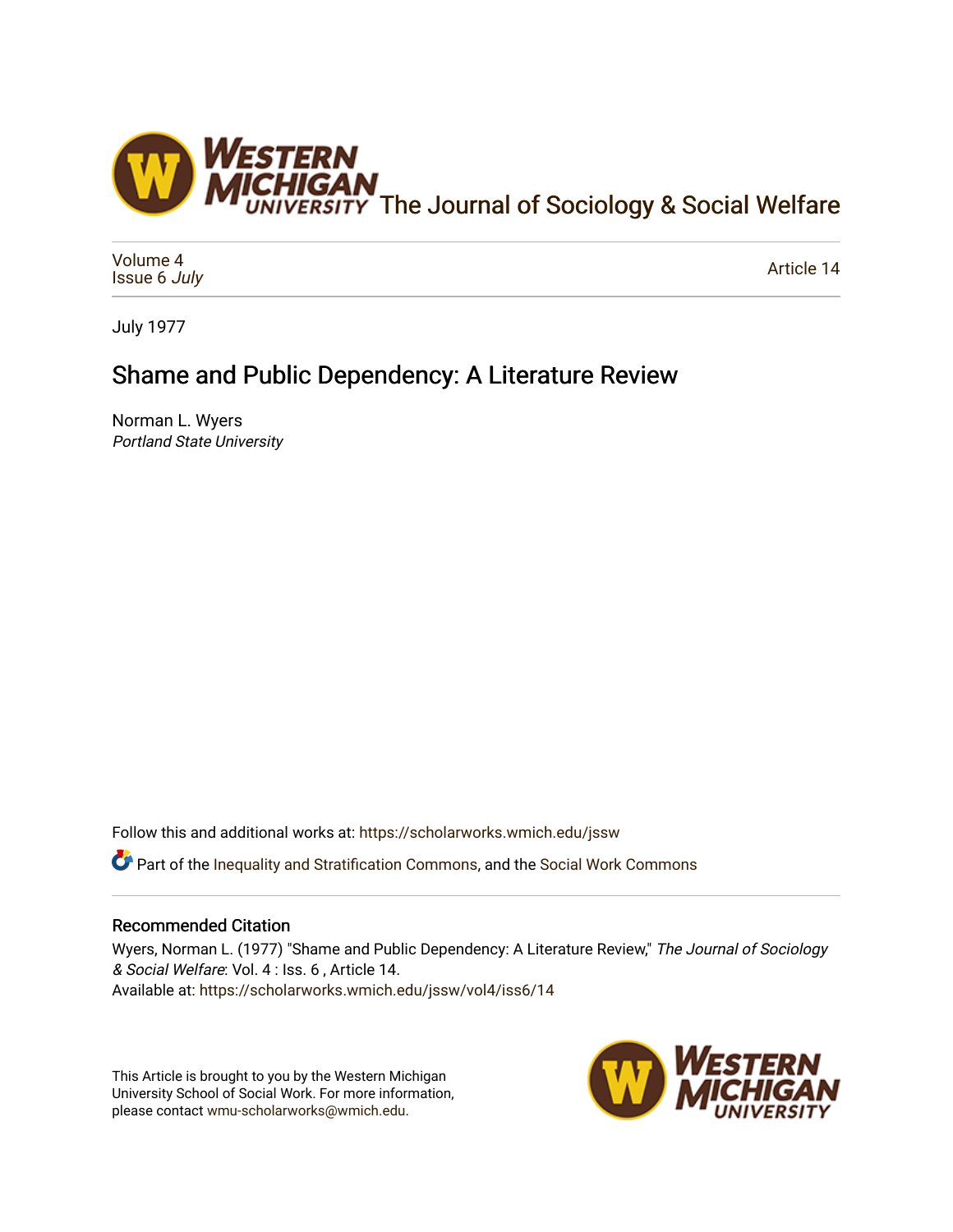#### SHAME AND PUBLIC DEPENDENCY: A LITERATURE REVIEW

Norman L. Wyers

Portland State University School of Social Work

### ABSTRACT

All research related to under-utilization of income maintenance programs as well as to their impact on recipients has discovered the presence of stigma. A survey of the pertinent literature points out that much is known about stigmatization but that social welfare has been slow to incorporate this knowledge in any attempt to reduce the destructive effect of stigma on program users. Both liberal and radical reform measures are proposed as remedies.

Being dependent on charity has long carried with it a stigma.<sup>1</sup> It is commonly "known" that the receipt of public aid induces feelings of shame and loss of face in many recipients. However, Titmuss<sup>2</sup> has only recently identified the issue of how to incorporate poor people, especially non-whites, into our societies, and to transfer more resources to them without also generating shame or stigma as one of the major challenges to the formulation and administration of social policy.

The identification of stigmatization as problematic has kindled a renewed interest in its implications, both in the United States and Britain. From this heightened concern has recently come empirical research. The stigmatization of public welfare recipients<sup>3</sup> and the role of stigma as a deterrent to public welfare participation<sup>4</sup> have both been examined. All known research related to the stigmatization of utilizers has found that significant numbers of them do feel stigmatized. In the research which examined the role of stigma as a deterrent, evidence was discovered that stigma deters potentially-eligible individuals from participation in needed programs. Thus, the issue raised by Titmuss has been legitimated by research. The work done, however, has been modest.

The Titmuss call has also been responded to by theory builders. The following section of this paper will review recent theoretical contributions to the general area. The purpose of this review will be

**-955-**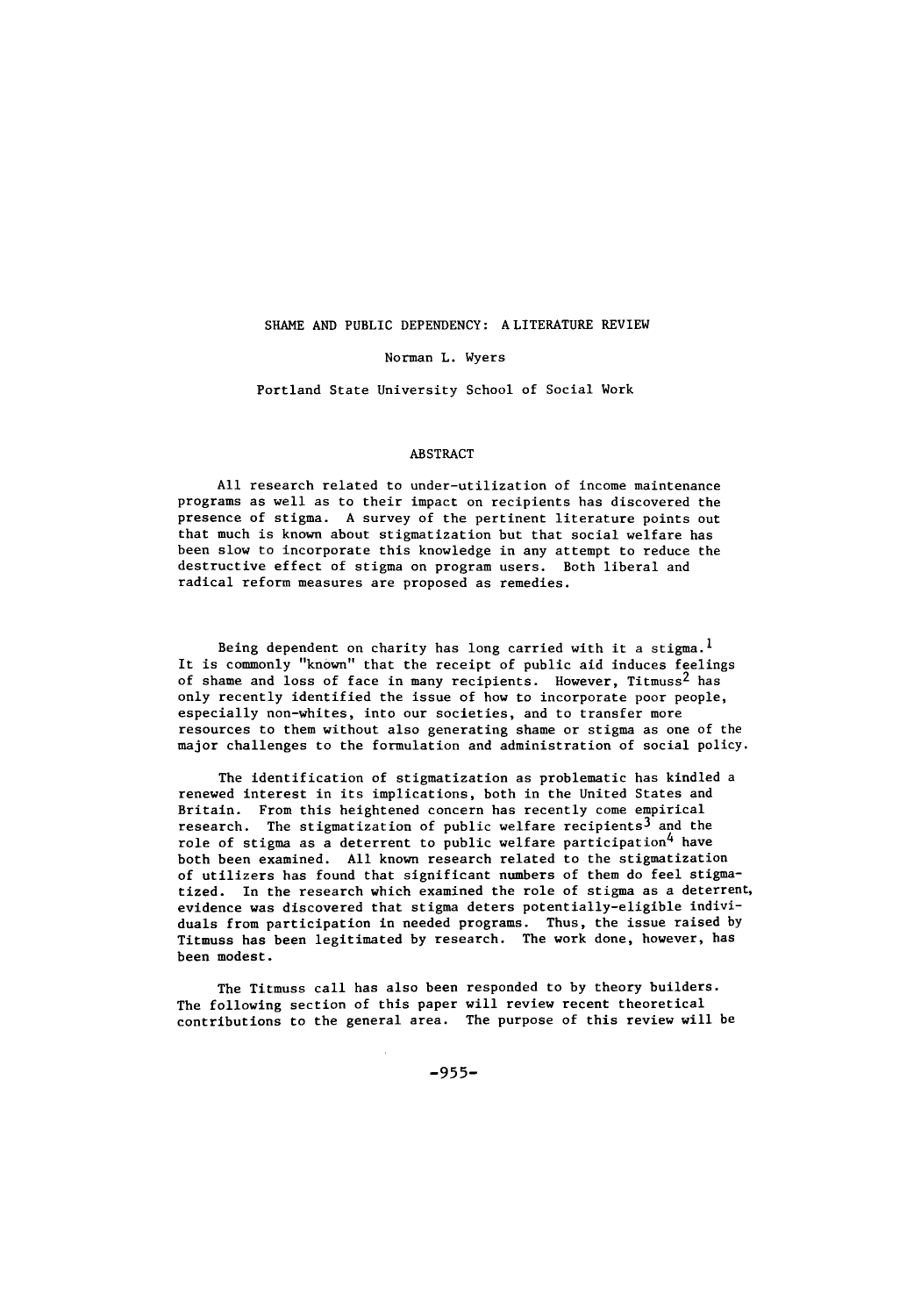to demonstrate the importance of understanding stigma and its effect on utilizers (actual or potential) of social welfare services.

The stigma effect is of profound significance to social workers, social work educators, and other social welfare providers. Since our programs are stigmatizing, either advertently or inadvertently, policy changes in program implementation are called for. The liberal points of view call for modifications within the present delivery system, the radical for new systems. Both will be examined in the final section.

#### Theoretical Considerations

General Theory: The stigma effect can be defined as the loss of face, dignity, self-respect, and/or social acceptance which occurs as a result of exposing a personal blemish or handicap. For our purposes, the blemish is poverty or economic dependency.

A more general definition of stigma encompasses a wider scope. The word was introduced by the ancient Greeks. It was used by them **. . .** to refer to bodily signs designed to expose something unusual and bad about the moral status of the signifier."<sup>5</sup> The stigma, cut or burned into the body, labelled the bearer a blemished person. He was to be avoided. Although other layers of meaning, especially psychological ones, have been attached, the reference of the concept has not changed significantly. Until recently, there has been little systematic study of those social conditions which may create the stigma effect, just as there has been only limited interest in clearly defining the concept itself.

The publication in 1963 of Erving Goffman's Stigma: Notes on the Management of Spoiled Identity was a major step toward remedying such deficiencies. According to him:

While the stranger is before us, evidence can arise of his possessing an attribute that makes him different from others in the category of person available for him to be, and of a less desirable kind--in the extreme, a person who is quite thoroughly bad, or dangerous, or weak. He is thus reduced in our minds from a whole and usual person to a tainted, discounted one. Such an attribute is a stigma, especially when its discrediting effect is very extensive; sometimes it is also called a failing, a shortcoming, a handicap. It constitutes a special discrepancy between virtual and actual social identity. <sup>6</sup>

The possession of a stigma is, according to this definition, paradoxical. That is, does the stigmatized individual assume his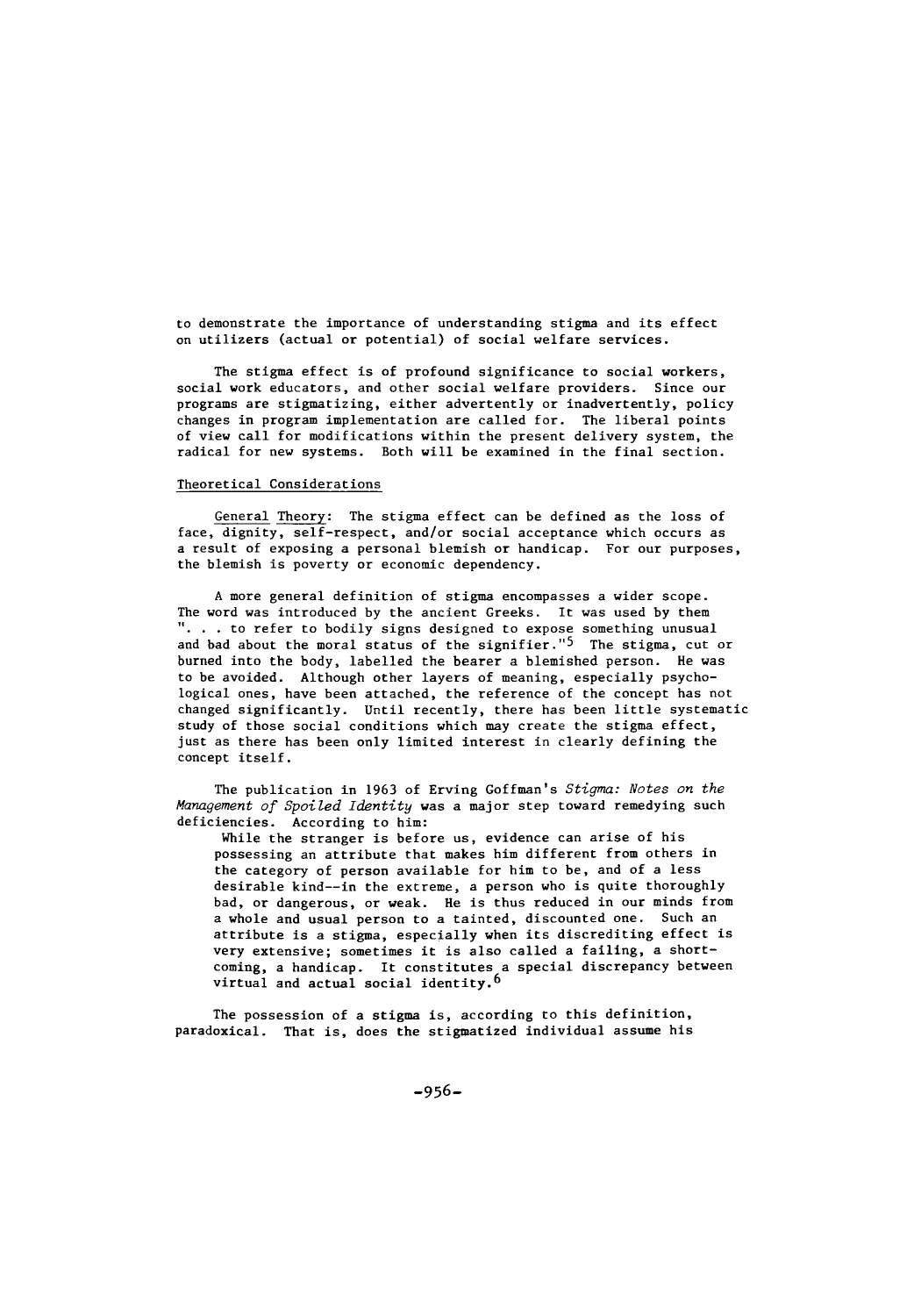differentness is already known, or does he assume that his stigmatization is not known by others, is not visible to them? The first situation describes the situation of the "discredited," the latter the situation of the "discreditable."7

Goffman lists three types of stigma: **(1)** abominations of the body; (2) blemishes of individual character, perceived as weak will, domineering or unnatural passions, treacherous and rigid belief, and dishonesty; and (3) tribal stigma of race, nation, and religion. <sup>8</sup> Those who possess blemishes of individual character are apt to be regarded as social deviants. Their rank could include, among others: prostitutes, drug addicts, delinquents, criminals, bohemians, gypsies, carnival workers, hobos, winos, show people, full-time gamblers, beach dwellers, homosexuals, and the urban unrepentant poor.<sup>9</sup> Following Goffman's logic, additional categories would be radicalized students, hippies, unwed mothers, the unemployed, or public aid recipients.

To compensate for their stigmatized condition, those with a stigma have five possible courses of action:

**1.** They may agree that they fall short of what they ought to be and surrender in shame.

2. They may attempt to correct what they see as the reason or cause of their failing.

3. They may attempt to "pass" as normal. This is a method chosen by many. Goffman points out that because there are great rewards in being considered normal, almost all persons who are in a position to pass will deliberately do so on some occasion.

4. They may attempt to "cover," to make a strenuous effort to keep their stigma from appearing serious, even though it is revealed.

5. They may attempt to align themselves with others, to affiliate. This alliance may be with normals, with those whom they resemble, or with those who are seen as more stigmatized than they.

Goffman's work covers other dimensions of stigma as well. It is important in that it develops insight about the sociological implications of stigmatization and its effects on individuals.

This insight echoes one of another decade and with a different focus. In 1958, Hughes examined the sociology of work and came to a similar conclusion about its stigmatizing potential. He said:

Every occupation is not one but several activities; some of them are the 'dirty work' of that trade. It may be dirty in one of several ways. It may be simply physically disgusting. It may be a symbol of degradation, something that wounds one's dignity. **10**

-957-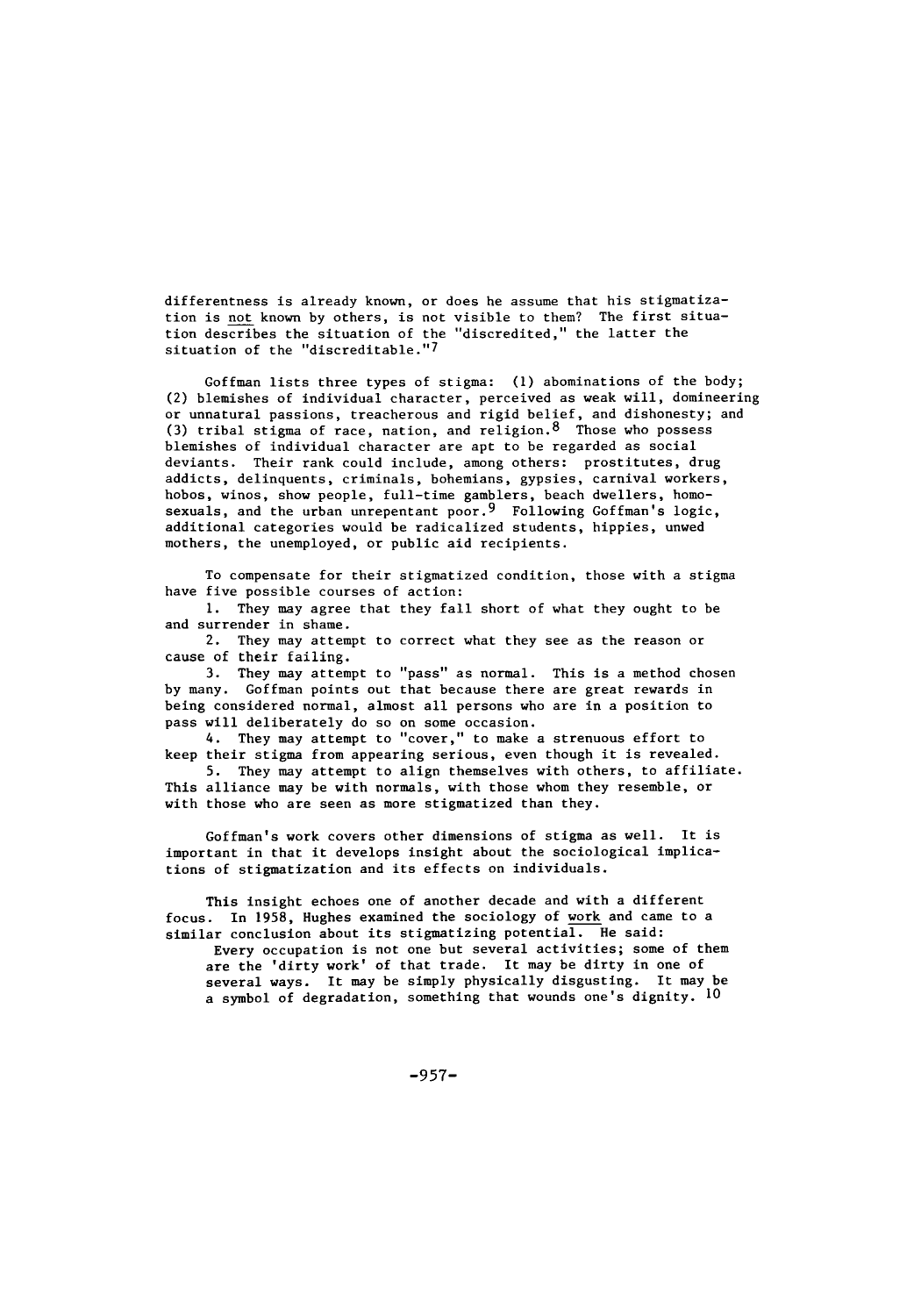But what makes such work dirty or stigmatizing? It is not the work or task itself that stigmatizes the janitor. Rather, it is the tenant who is the source of the janitor's discomfort. That which is disgusting about his work is related to the estimation of him and his work by the other actors in his work drama.<sup>11</sup>

Thus, the blemish is social in significance. Poverty or blindness or homosexuality is not a curse or stigma in and of itself. Rather, it is the evaluation of others that produces the stigmatizing effect, the "spoiled identity." That evaluation and its receipt is the result of an interactional process. The intra-personal effect depends on a social judgment, transmitted by others to the person being stigmatized.

Stigma confrontation is a new concept, recently introduced by Humphreys.<sup>12</sup> It is relevant to this discussion. Adding to the ideas of Goffman, Humphreys explains the militancy of certain oppressed (stigmatized) groups during the 1960's. He labels such militancy, or politicization, as stigma confrontation, movements to confront society with a refusal to internalize the negative connotations of the stigma. He suggests two modes:

**1.** Stigma conversion: the emerging from a stigmatized condition as a transformed creature, one characterized by the development of political or ideological strength.  $^{13}$ 

2. Stigma redemption: the claiming of moral dividends as a sideproduct of enduring deprivation by demanding reparation for suffering endured. 14 According to Humphreys, this is a method long used by the economically disadvantaged, especially in Appalachia and the rural South. The National Welfare Rights Organization in the 1960's, seen in this perspective, was an exercise in stigma confrontation.

The final contribution impinging on this coverage of the literature of general stigma theory is that of Burton Weisbrod. His ideas, though largely untested, are significant in that he introduces the notion of variable stigma costs, or the possibility of gradations of stigma being experienced by persons accepting benefits from incremental aid programs for which they are eligible. <sup>15</sup>

At a most general level, the approach suggests that a change in the stigma cost will change the quantity of welfare aid demanded, as will a change in the magnitude of benefits. It also suggests that tradeoffs are possible; there may be a decrease in the stigma cost that will have the same impact on program utilization--the number of eligible persons who actually participate in the program--as will a particular increase in the amount of benefits. <sup>16</sup>

It is Weisbrod who shifts attention from the untested general stigma theories to the researchable relationship between variable stigma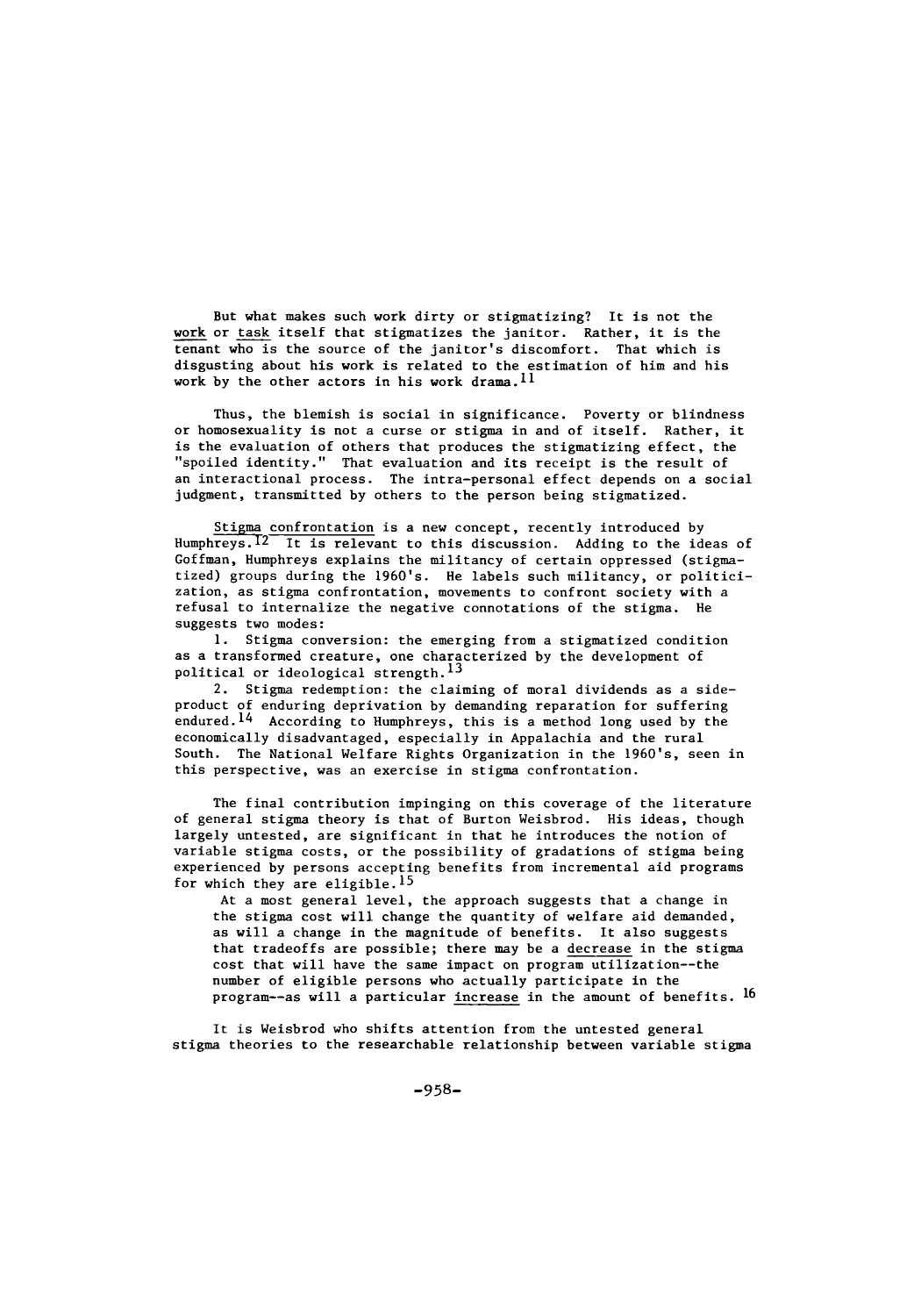costs and utilization of public aid programs. In seeking a new and better understanding of the incremental role played by stigma in the field of social welfare, his efforts link general theory with utilization behavior.

Social Welfare: In even the most primitive societies, exchange systems exist. They are the means by which members of a society interact or barter over the transfer of goods, money, status, knowledge, prestige, and the like. All exchanges are not identical. According to Titmuss, a distinction must be made between the grant, the gift, the unilateral transfer, and the mutual exchange or bilateral transfer. The former he views as occurring in the social market, the latter in the economic market.17

Robert Pinker, a contemporary British sociologist, says: All social services are systems of exchange. Their central problem regarding conflict and discord is the problem of equivalency, because the relationship between a giver and a receiver is always inherently an unstable and unequal one. While a minority of people go so far as to make vocations out of either service or dependency, most of us prefer a measure of equivalency in our relationships. **18**

Pinker's description of social services (non-market health, housing, educational, income maintenance, and personal social service provisions) as exchange systems is a landmark contribution to social theory. It opens the intellectual door to clarifying why social services are, indeed, stigmatizing. In the unequal relationships he refers to, givers may seek to enhance, to self-aggrandize themselves, at the expense of the receivers, who are apt to feel resentment and degradation--that is, stigmatization--as a result of the inherent imbalance in the system of exchange.19

Pinker takes into account the fact that demands for social welfare appear to increase in industrialized societies despite the fact that people learn to feel revulsed because of their dependency. 20 He maintains that this can be explained by the fact that, although stigma may interfere with social welfare utilization, basic needs (hunger and shelter) often regulate the behavior of the individual more than do cultural control systems. Even though few people starve in today's industrialized societies, the fear of hunger may cause the poor to apply for assistance in spite of the stigma which may be applied.

Not only does Pinker describe social services as exchange systems, thereby explaining their stigmatizing function, but he also offers the unilateral model to further clarify the relationships between exchanges,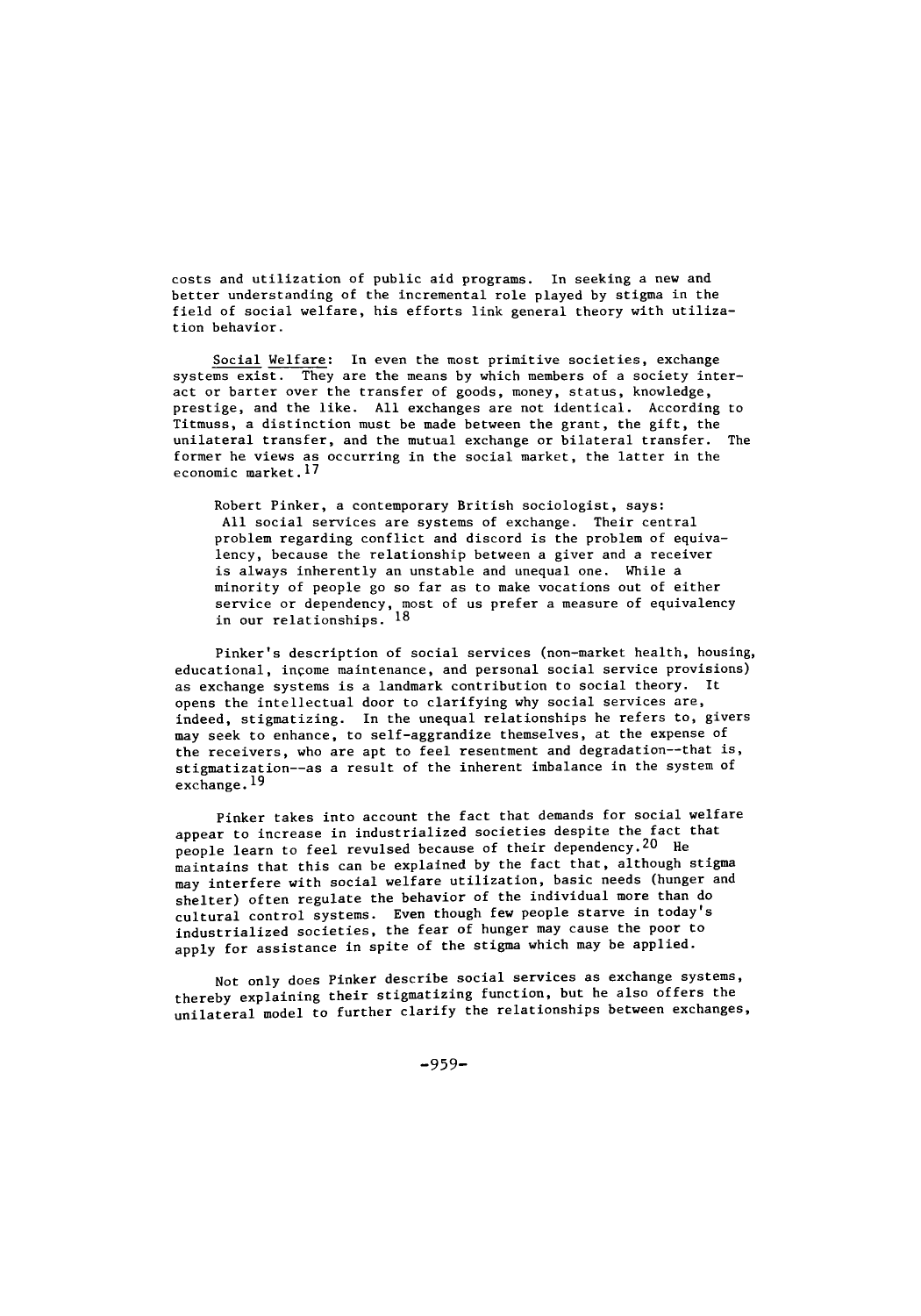social services, and stigma. To this model, he adds three qualifications, intended to add to the understanding of the differential roles of stigma in social welfare: depth, time and distance.<sup>2</sup>

**1.** Depth: the intensity with which the recipients regard their stigmatization or are made to feel it. Different social statuses attract different degrees of stigma. Those who are seen as receiving restitution for earlier services or those who are viewed as apt to offer a future service tend to be assigned higher statuses and would feel less stigma.

2. Time: the longer the persons will be in a dependent position, the more likely they are to redefine themselves in terms of the stigma.

3. Distance: the more socially distant the possible recipients are from the givers, the less are they likely to receive. Caste systems and the confining of people to institutions both increase social and spatial distance, thereby reducing the likelihood of effective social service administering.

Pinker's model has great utility for social welfare. It views social services as unilateral exchange systems, thus explaining the function of stigma: to create feelings of obligation, inequality, and guilt in users and, in the long run, to inhibit service utilization. The model also hypothesizes about differential stigma impacts, introducing the opportunity for empirical investigation. Most important, stigma is removed from the abstract and placed in sociological juxtaposition to social welfare utilization. Pinker's exchange system theories supplement Goffman's notions about the interactional nature of the process of stigmatization.

The work of Matza makes further connections between stigmatization and social welfare. His concern is with the eradication of disreputable poverty, which he sees as a profound challenge. He states, When demoralization has set in, when the poor become disreputable, our deficiencies are of capacity and knowledge as well as of will.

The disreputable poor may be considered--indeed, they may be defined--as that limited section of the poor whose moral and social condition is relatively impervious to economic growth and progress. 22

The disreputable poor are difficult to define, according to him. They are not the "worthy poor," those deemed deserving and morally acceptable. They are not the routine "welfare poor." They are the "hard core," further yet along on a continuum of disrepute. They<br>possess the "moral defects of demoralization and immorality."<sup>23</sup> These are the unique blemishes of the disreputable poor.

Obviously, the disreputable poor are the seriously stigmatized poor. Matza points out that inherent in all conditions of poverty is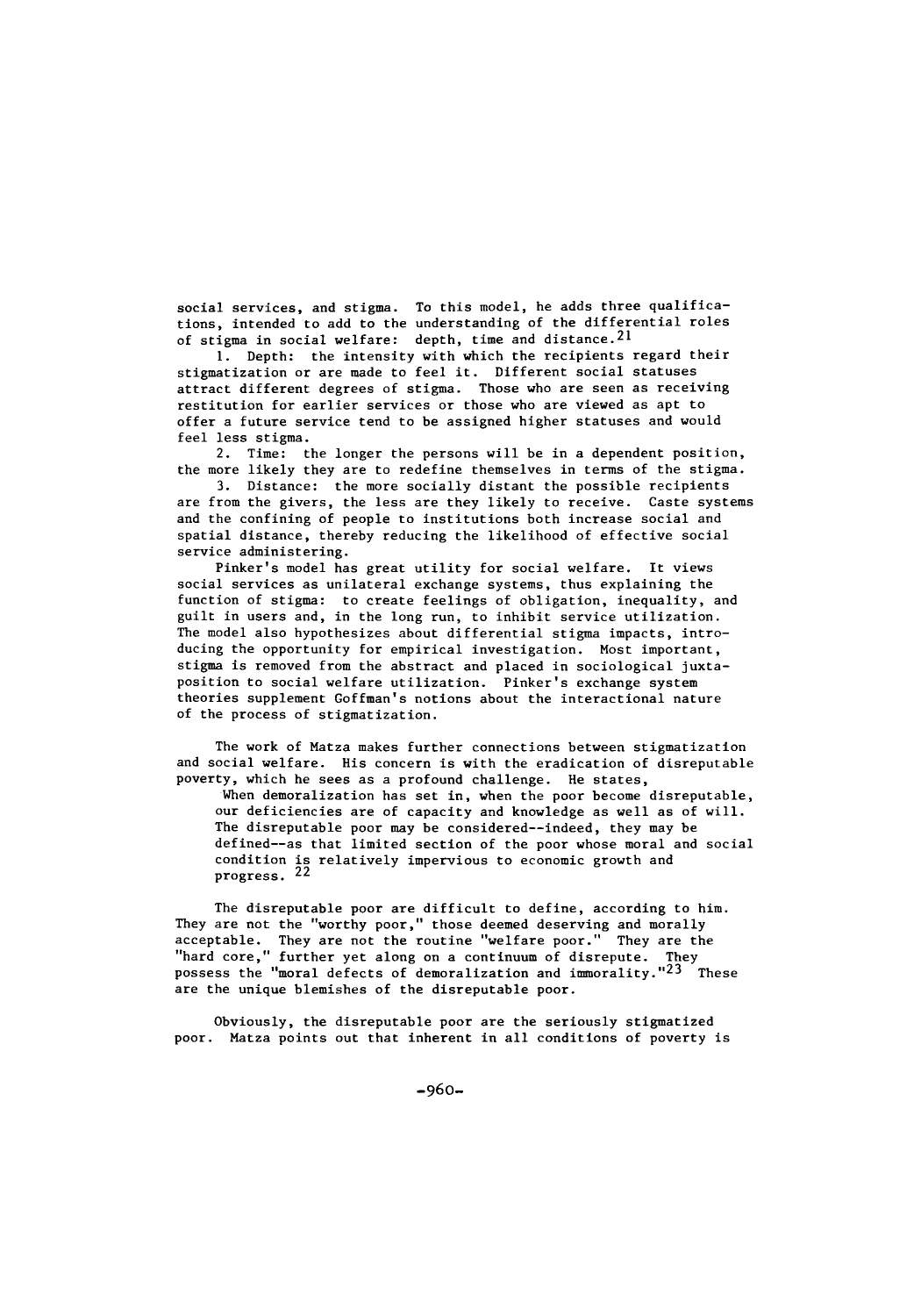an element of disrepute, especially for those who are receiving aid. Yet not all of those who are poor are indeed disreputable to the extent that they are seen as outsiders, unworthy, and immoral. Those who are truly disreputable are immersed in cultural as well as economic poverty.

Matza suggests several categories of disreputable poor, including: **1.** The dregs: persons born into poverty but left behind by upwardly-mobile populations.

2. Newcomers: recent arrivals, including both migrants and emigrants.

3. Skidders: those who have fallen or slipped from higher social classes.

4. The infirm: those made disreputable by age, injury or illness.24

Excessive stigmatization, or the persistent demeaning of the poor, contributes to the process of pauperization, which terminates in disreputable poverty. The final result of that process is when the disreputable poor develop the same views of themselves as society has of them: outcasts, unworthy, denigrated, and failures. At that point, they make final adaptation to their condition.<sup>25</sup>

It is at this juncture that the works of Goffman, Pinker, and Matza converge. Coffman has described the process, Pinker the sociological rationale, and Matza the possible outcome or end result. Stigma is the common thread. The loss of face brought on by economic dependency, socially reinforced and functionally employed to maintain class and social discrepancies, results in disreputable poverty or pauperization.

It has been stated already that stigma has long been a concern of social welfare providers, many of whom are wittingly or unwittingly involved in the process of stigmatization themselves. Stevenson's recent analysis of England's unsuccessful struggle to reduce stigma in its social welfare efforts serves as an example. That analysis stresses the intractability of stigma in the face of reform efforts. Her point is clear:

The improbability of this (reduction in stigmatization of claimants) taking place reflects society's unwillingness to accept fully and unequivocally the responsibility of the stranger to support the weaker or, indeed, to agree a definition [sic] of 'weaker,' with the possible exception of the elderly. 26

The radical analysis of social welfare in a capitalist society is germane to this discussion. That analysis views social welfare services as contributing to the maintenance of the societal status quo, as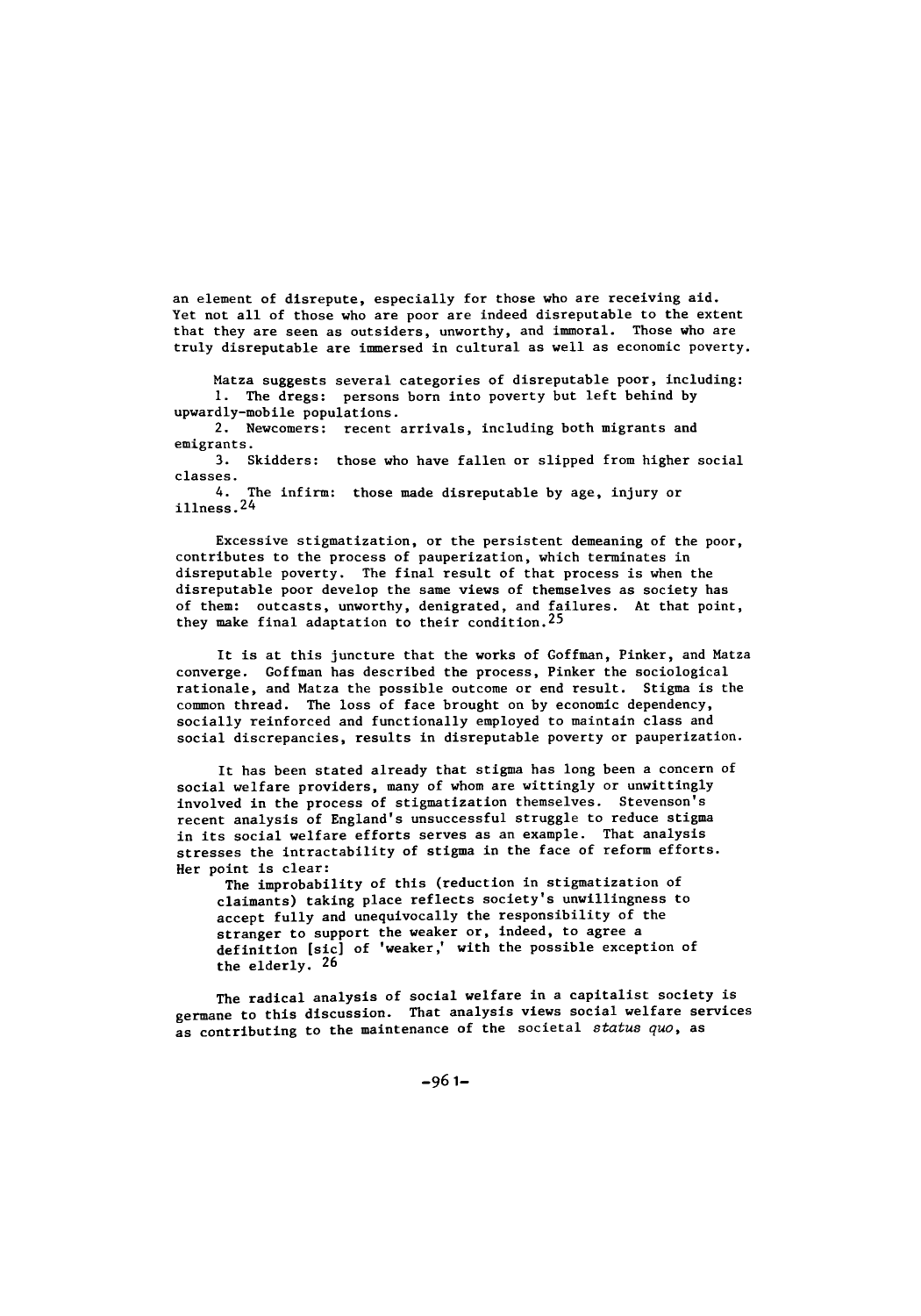social control devices, serving the interests of a corporate ruling class. Stigma in this analysis is one means **by** which social discrepancies are perpetuated. Blemished individuals somehow "deserve secondclass status." They do not generate feelings of compassion and concern in the non-stigmatized segments of society. They are sapped of energies which might enable them to collectively and individually work to alter their stigmatized status. Indifference and social isolation are tolerated. The process of stigmatization blunts the need for change and renders inactivity acceptable.

Positive approaches are required to alter this process. Negative sanctions reinforce that which they are ostensibly intended to combat. It requires little awareness of social welfare history to conclude that positive approaches have been rare. What has been commonplace have been those activities which have frequently made intolerable the receipt of public aid. Whether the intent of such policy is deliberate or not, those taking assistance have been rendered non-citizens. Stigma has served the function of maintaining socioeconomic inequality.

#### Implications

The receipt of social welfare benefits carries with it a stigma. The status of recipients, therefore, is inherently degrading. Being dependent upon society places one in an unequal relationship, one in which the donor is superior to the recipient. The obvious solution is to change the balance of such a relationship. However, the stigmatizing of recipients has persisted tenaciously. Despite periodic cries for reform, along with the identification of stigma as a culprit, social policies related to public dependency have changed only with the greatest effort.

Pinker maintains that the approach suggested **by** many social welfare liberals (universal social service programs, which make services available to all) is not necessarily the vanguard of reform. According to him, universal programs will not necessarily be any more effective than residual (selective) programs in combatting stigma because neither attacks the basic problem, which is society's reluctance to enter into bilateral relationships with dependent individuals. Universalism and selectivity are "academic perceptions of social reality" $27$  which do not correlate **highly** with the attitudes of the greater society, including recipients.

Meanwhile, the effect of stigma on recipients (described in its extreme **by** Matza) as well as its effect as a deterrent to potential recipients is unchecked. Sizable numbers of eligibles refuse to apply for benefits, preferring a marginal existence to public loss of face.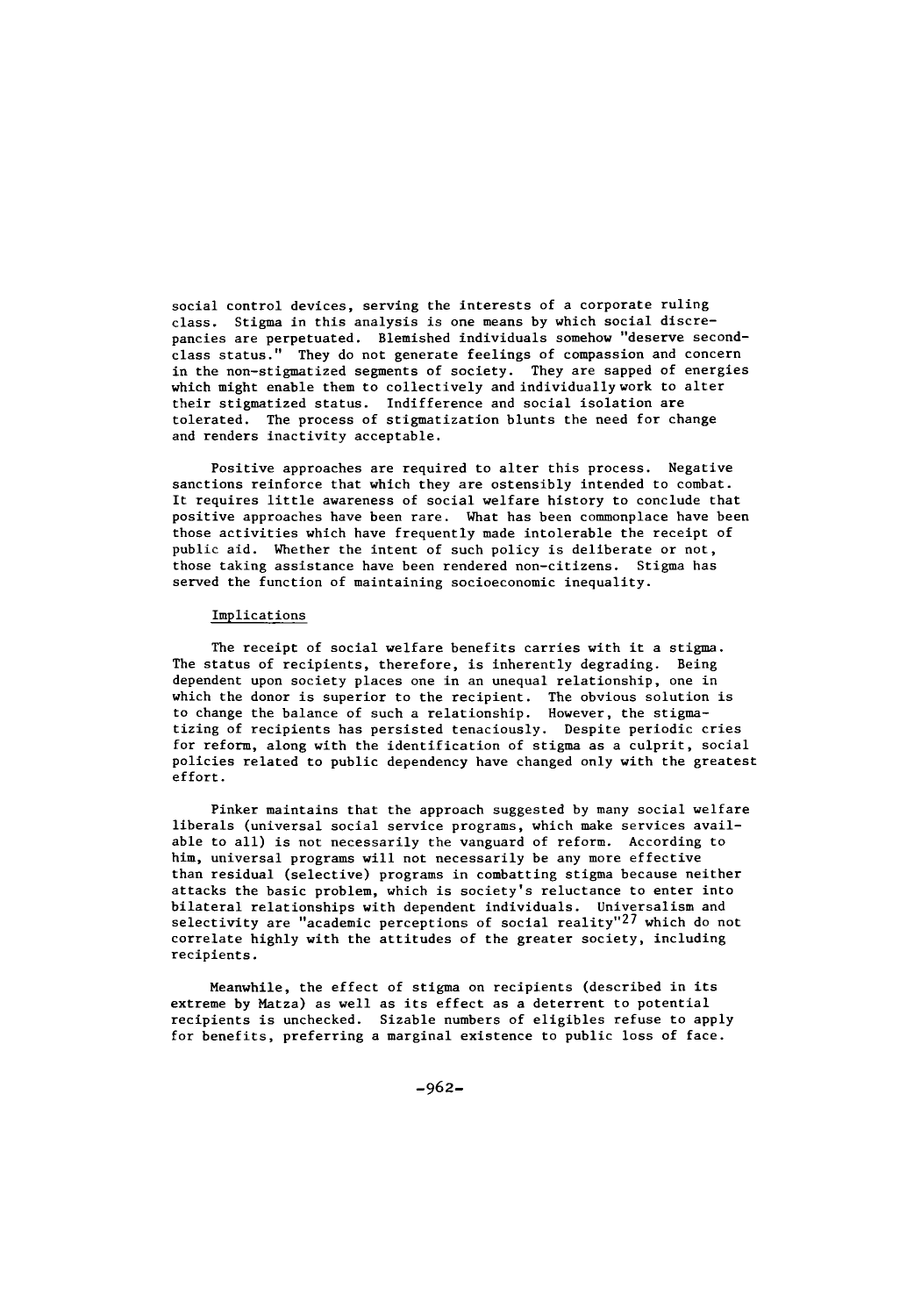Others, unable to resist, receive benefits at the risk of disreputability.

The liberal solution to this situation is to modify existing programs, to reduce the stigma potential. Thus, "benefits by right," the humanization of bureaucracies, the separation of income aid from counseling services, the reorganizaing of social services are offered as remedies. These modifications are not, of course, to be denigrated. Their intent is to soften the stigma impact. Yet they do little to alter the attitudes of society at large. They do not change the basic inequality inherent in the unilateral relationships of one-sided giving and receiving. Thus, their ability to ameliorate the stigmatizing impact of our major programs may be minimal.

Radical solutions call for structural alterations. Two are suggested for consideration.

**1.** Out of Humphreys come the stigma confrontation tactics. In these approaches, the disenfranchised or the stigmatized are assisted in their quest for reputation through collective action. Stigma can be overcome through politicized group activity. Thus, welfare recipients would be encouraged to form or participate in a National Welfare Rights Organization, homosexuals in a liberation movement, former convicts in a convicts' rights organization. Out of mutual concern and organization comes the power to force society to re-examine its attitudes or to capitulate, regardless of attitudinal shifts. These and other consciousness-raising movements are proliferating in this society at present; unfortunately, social welfare practitioners are not generally favorable to or intimately involved with them.

2. Out of the stigmatizing propensity of the means test (the chief target of the universalists) comes the need to abolish the meanstested public aid delivery system and to replace it with another, Pinker notwithstanding. The latent functions of public welfare have already been pointed out by Piven and Cloward<sup>28</sup> and others; their goal is the destruction of the present system. The new system, perhaps a negative income tax or a family demogrant, would make a given amount of income available to all, regardless of need. Benefits would be provided mechanically. A depersonalized approach would be stressed, with little to no personal interaction between donor and donee. Local discretion would be minimized; financing would be based on a progressive income tax. Administration (including benefit levels and other standards) would be federalized. The need for a small residual program<br>would persist.<sup>29</sup> However, the bulk of public dependency could be handled according to new rules.

-963-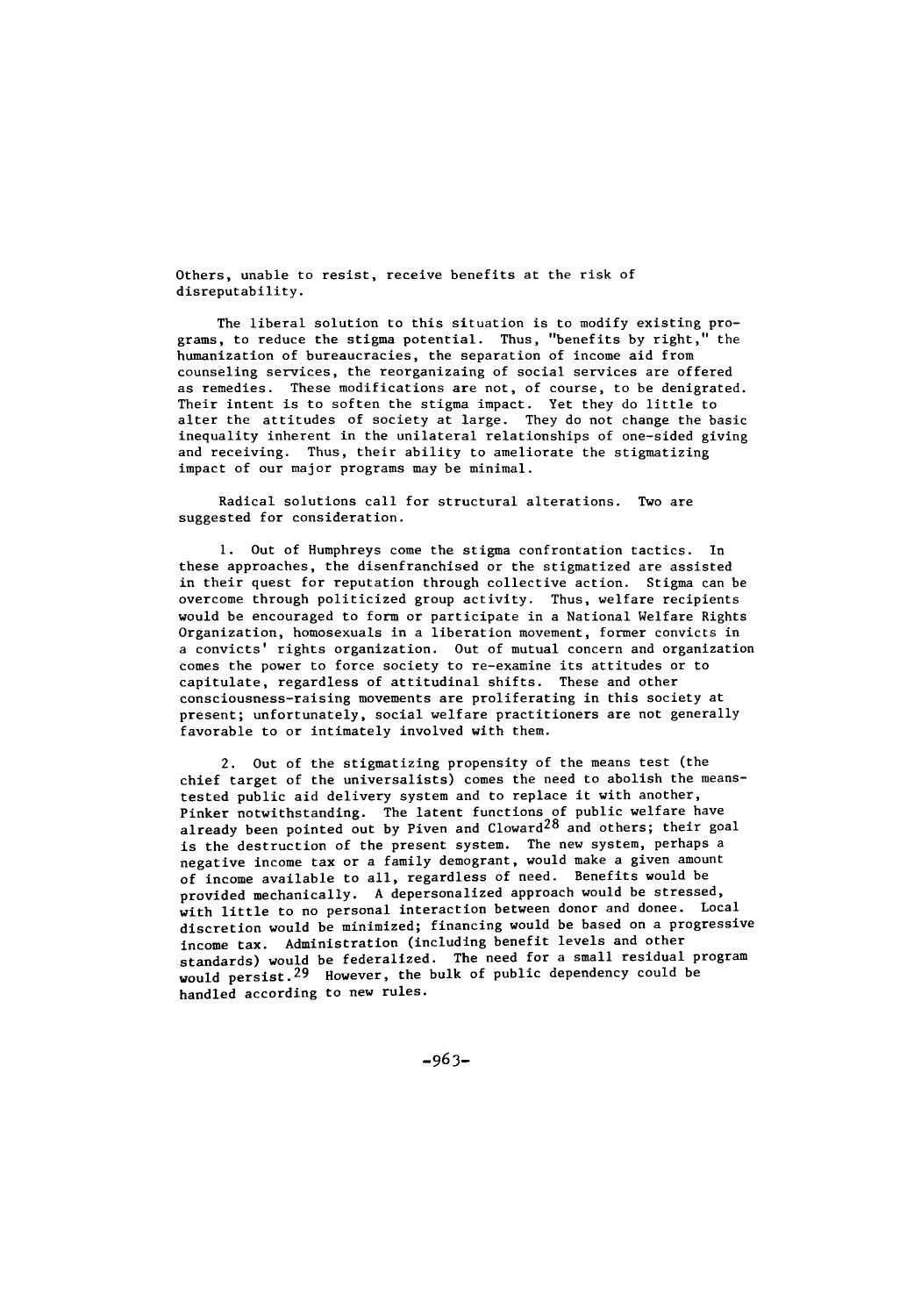Stigmatization can be reduced, but only if the necessary structural changes are made. Because of the omnipresence of inequality in unilateral systems of exchange, interactions which generate indebtedness and obligation, new structures are called for. An active role in stigma elimination tactics for social welfare seems indicated if the re-structuring of the delivery system or the invention of another is to  $occur. 30$ 

<sup>l</sup>Bruno Stein, *On Relief* (New York: Basic Books, Inc., 1971), p. 48.

,<br><sup>2</sup>Richard Titmuss, "Universal and Selective Social Services," in Commitment to Welfare (New York: Pantheon Books, 1968), **p.** 114.

3See, in particular, U.S. Congress, House, Committee on Ways and Means, Report of Findings of Special Review of Aid to Families with Dependent Children in New York City, 91 Cong., 1 sess. Transmitted by the United States Department of Health, Education, and Welfare and the New York State Department of Social Services (Washington, DC: United States Government Printing Office, September 24, 1969), pp. 47-8; Lawrence Podell, "Welfare History and Expectancy," Families on Welfare in New York City (New York: Center for the Study of Urban Problems, City University of New York, January 17, 1968), p. **10;** Joel W. Handler and Ellen Jane Hollingsworth, The "Deserving Poor": A Study of Welfare Administration (Chicago: Markham Publishing Company, 1971), pp. 168-78.

.<br>Maurice MacDonald, "Why Don't More Eligibles Use Food Stamps?" Institute for Research on Poverty discussion paper (Madison: University of Wisconsin, July, 1975), pp. 12-13; Archibald Stuart, "Recipient Views of Cash Versus In-Kind Benefit Programs," Social Service Review, XXXXIX, No. **I** (March, 1975), pp. 83-5; Norman L. Wyers, "Selected Deterrents and Under-Utilization to Income Maintenance Programs," Public Welfare, XXXIV, No. 1 (January, 1976), pp. 41-6. More detailed data are available in Norman L. Wyers, On the Effect of Stigma and Other Deterrents on Three Rural Means-Tested Programs, Unpublished D.S.W. dissertation, Columbia University, 1975.

<sup>5</sup>Erving Goffman, Stigma: Notes on the Management of Spoiled Identity (Englewood Cliffs, N.J.: Prentice-Hall, Inc., 1963), p. **1.**

 $6Ibid., pp. 2-3.$ 

 $7$ *Ibid.*, p. 4.

 $8$ *Ibid.*, pp. 4-5.

**-964-**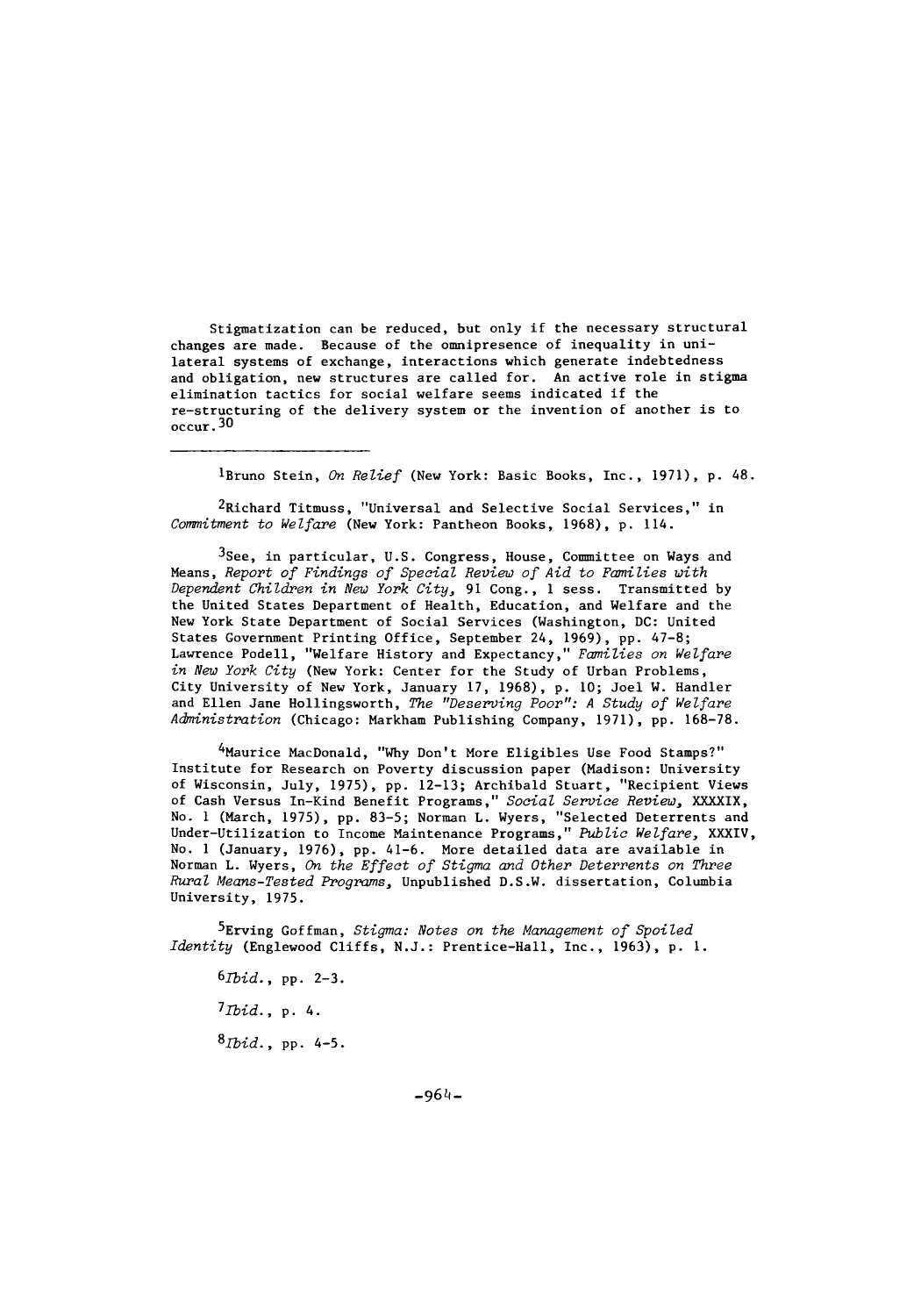$9$ *Ibid.*, pp. 143-44.

lOEverett C. Hughes, Men and Their Work (Glencoe, Ill.: The Free Press, 1958), pp. 49-50. The same phenomenon is discussed by Elliot Liebow in Tally's Corner (Boston: Little, Brown, and Co., 1967), Chapter II; and Leonard Goodwin, Do the Poor Want to Work? (Washington, DC: The Brookings Institution, 1972), pp. 112-13.

llbid., pp. 50-51.

12Laud Humphreys, Out of the Closets: The Sociology of Homosexual Liberation (Englewood Cliffs, N.J.: Prentice-Hall, Inc., 1972), p. 142.

13<sub>Ibid.</sub>, p. 142.

 $14$ *Tbid.*, pp. 148-9.

15Burton A. Weisbrod, "On the Stigma Effect and the Demand for Welfare Programs: A Theoretical Note," Institute on Research for Poverty discussion paper (Madison: University of Wisconsin, November, 1970), p. **8.**

*16Ibid.,* pp. 1-2.

17Titmuss, "The Subject of Social Administration," *Commitment to* Welfare, op. cit., p. 22.

<sup>1</sup> 8Robert Pinker, *Social Theory and Social Policy* (London: Heinemann Educational Books, Limited, 1971), p. 153.

19 Pinker's exact words are important: "Our major premise is akin to a psychological proposition, namely, that in systems of exchange it is always less prestigious to receive than to give. The main hypotheses put forward in the model are that a significant proportion of citizens draw a sharp distinction between the welfare roles of 'giver' and 'receiver'; that exchange relationships in the public welfare sector are more stigmatizing than those pertaining in the private sector; but that all such exchange relationships are inherently stigmatizing in **so** far as they involve common cultural and biological factors defining and relating to dependency in industrial societies." Ibid., p. 170.

 $20$ *Ibid.*, p. 168.

.<br><sup>21</sup>For Pinker's review, see *Ibid*, pp. 170-75.

*-965-*